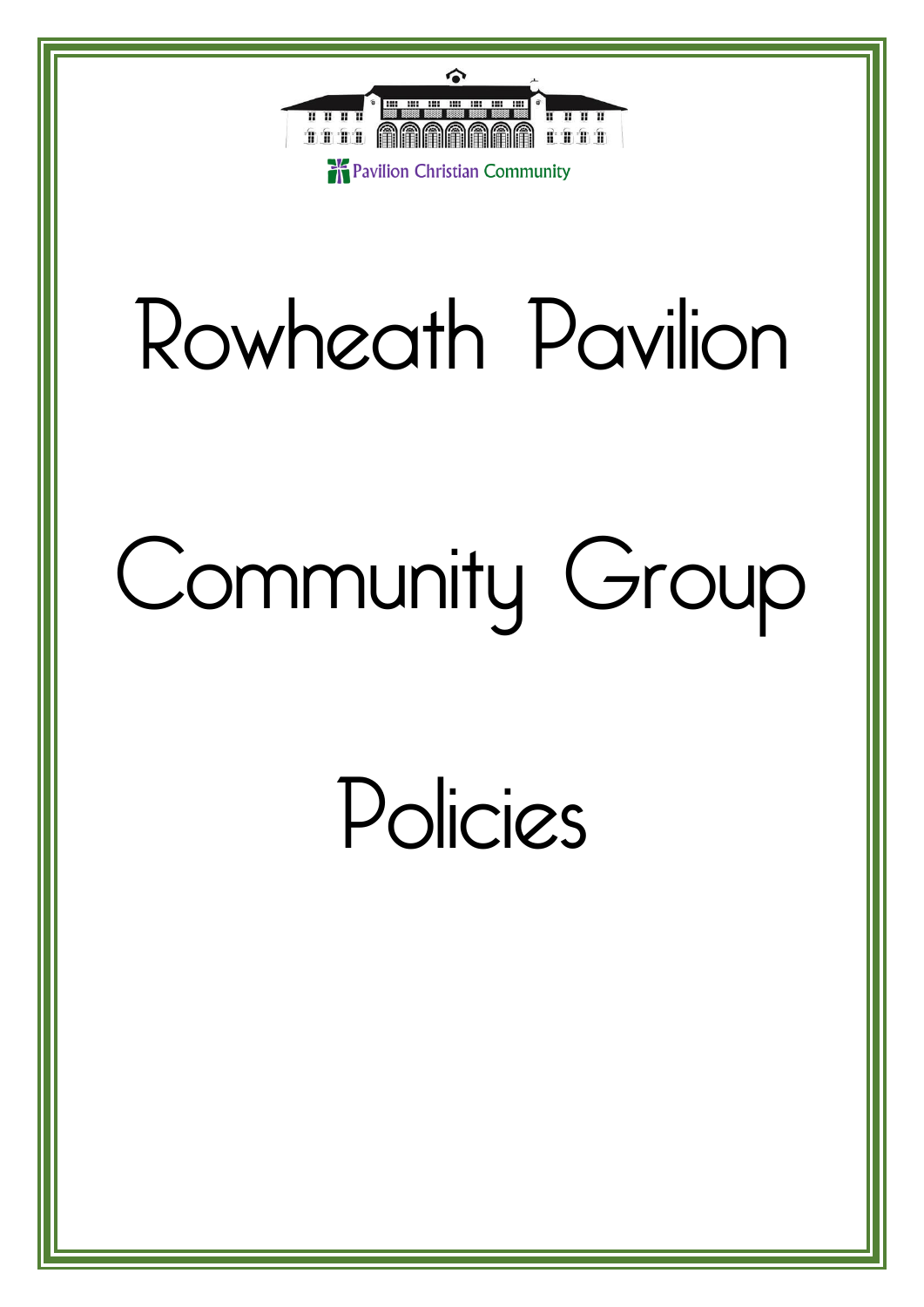

- 1. Introduction
- 2. Who's who at Rowheath
- 3. Our Core Values
- 4. Health and Safety
- 5. Action in Event of Fire
- 6. Code of Conduct
- 7. Declaration of Confidentiality
- 8. Social Media Policy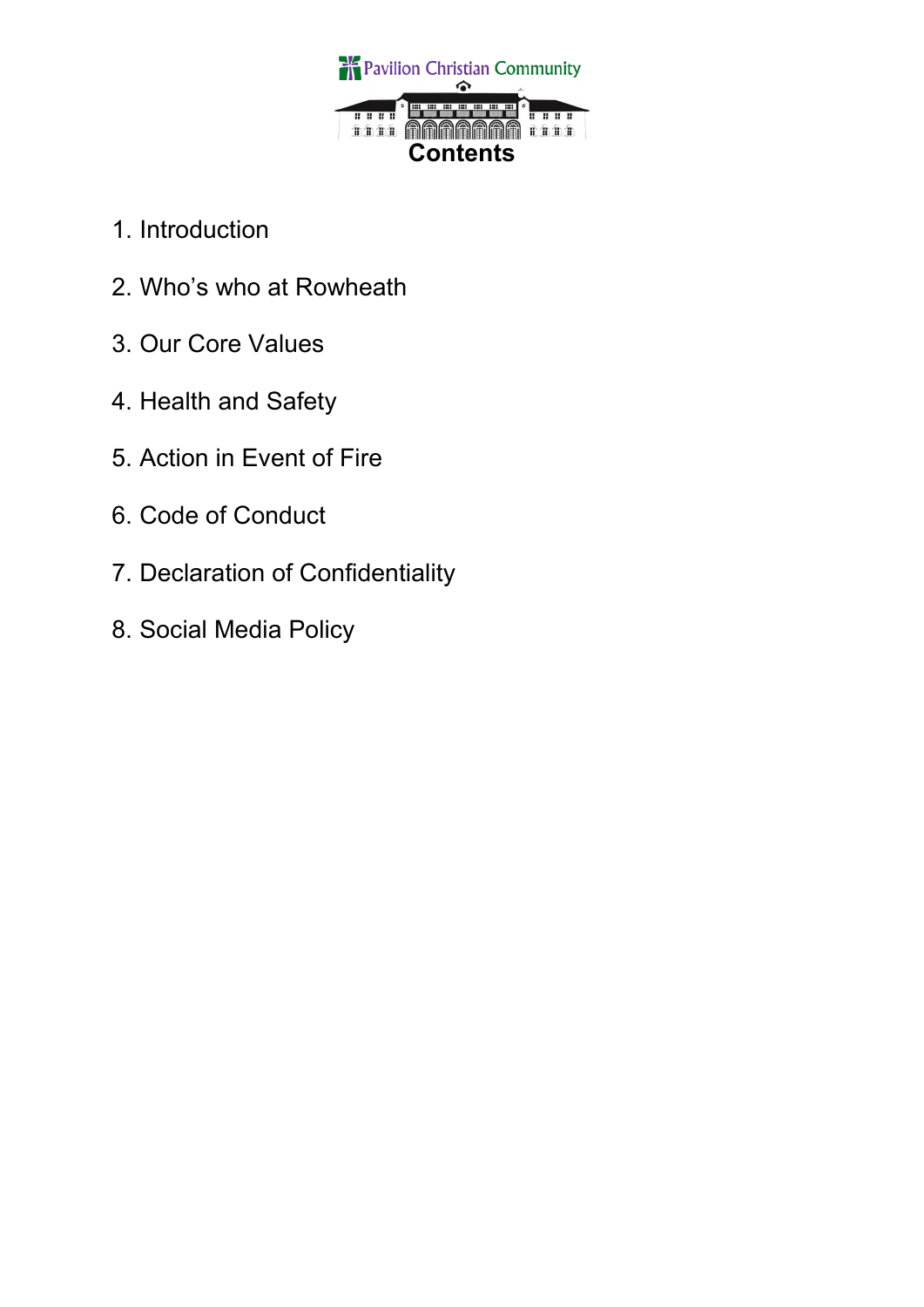

#### **Introduction**

Trinity Christian Centre is an independent charity established by Pavilion Christian Community specifically to engage in projects that benefit the community. The Pavilion is operated on a not for profit basis. In other words, the activities of the Pavilion, rental from community groups, sports groups and commercial users, together with income from functions, the café and the bar all contribute towards the running costs. Any small surpluses are ploughed straight back into the community itself.

#### **What goes on around the building?**

Our church meets here every Sunday morning at 10.30am all are welcome.

The Café opening hours are as follows:

Spring/Summer: Monday to Saturday 9am to 4:30pm, Sunday 12-3pm.

Autumn/Winter: Monday to Saturday 9am to 5:30pm, Sunday 12-3pm.

The Bar opening hours are as follows:

Spring/Summer: Monday to Friday 3.30pm to 11pm, Saturday 12pm to 11pm, Sunday 12pm to 8pm.

Spring/Summer: Monday to Friday 5pm to 11pm, Saturday 12pm to 11pm, Sunday 12pm to 8pm.

We have community groups that meet at Rowheath Pavilion between 9am & 11pm Monday to Thursday. The Terrace room is hired out for private functions on Friday, Saturday and Sunday afternoon.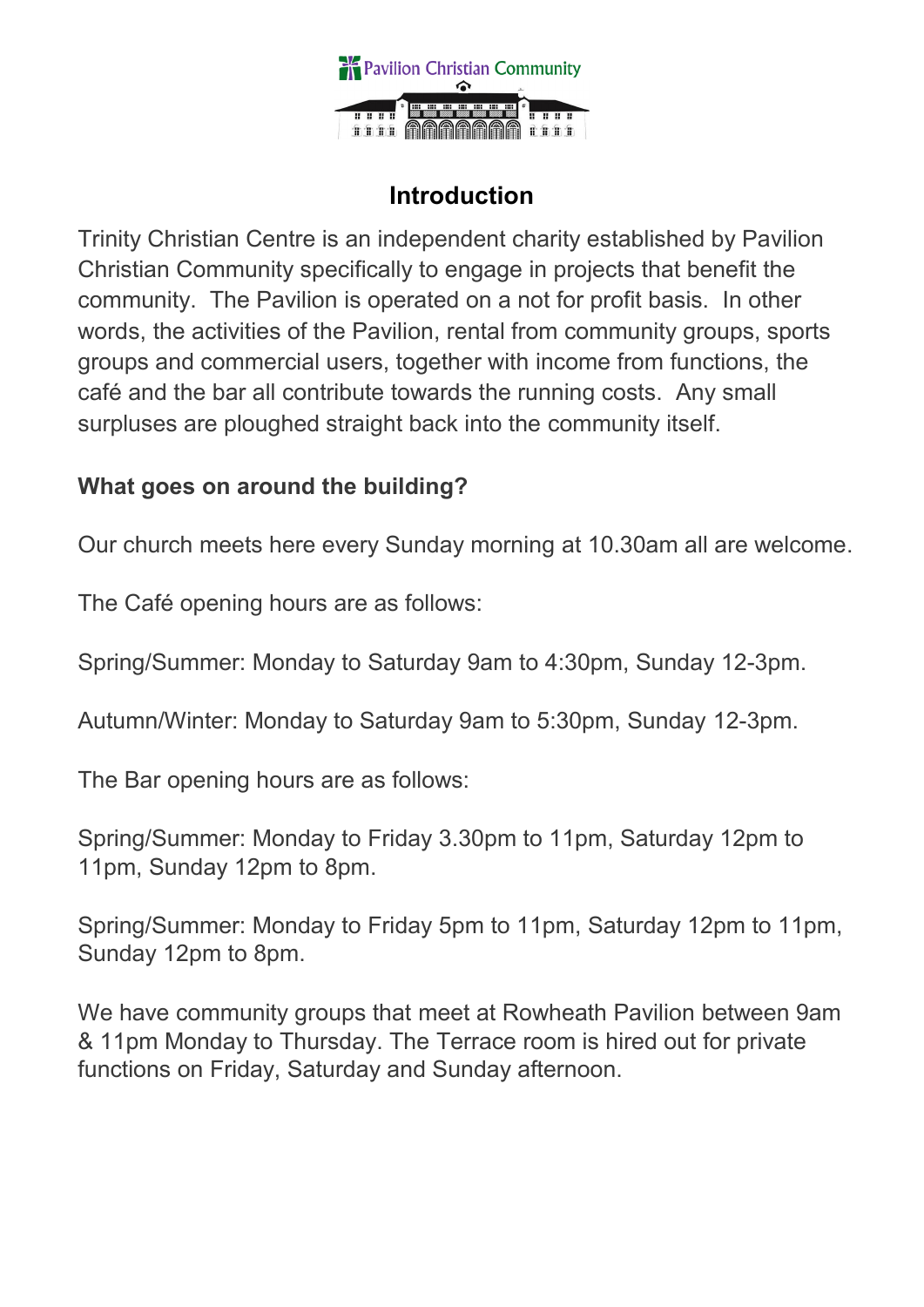### **Who's who at Pavilion Christian Community and Rowheath**

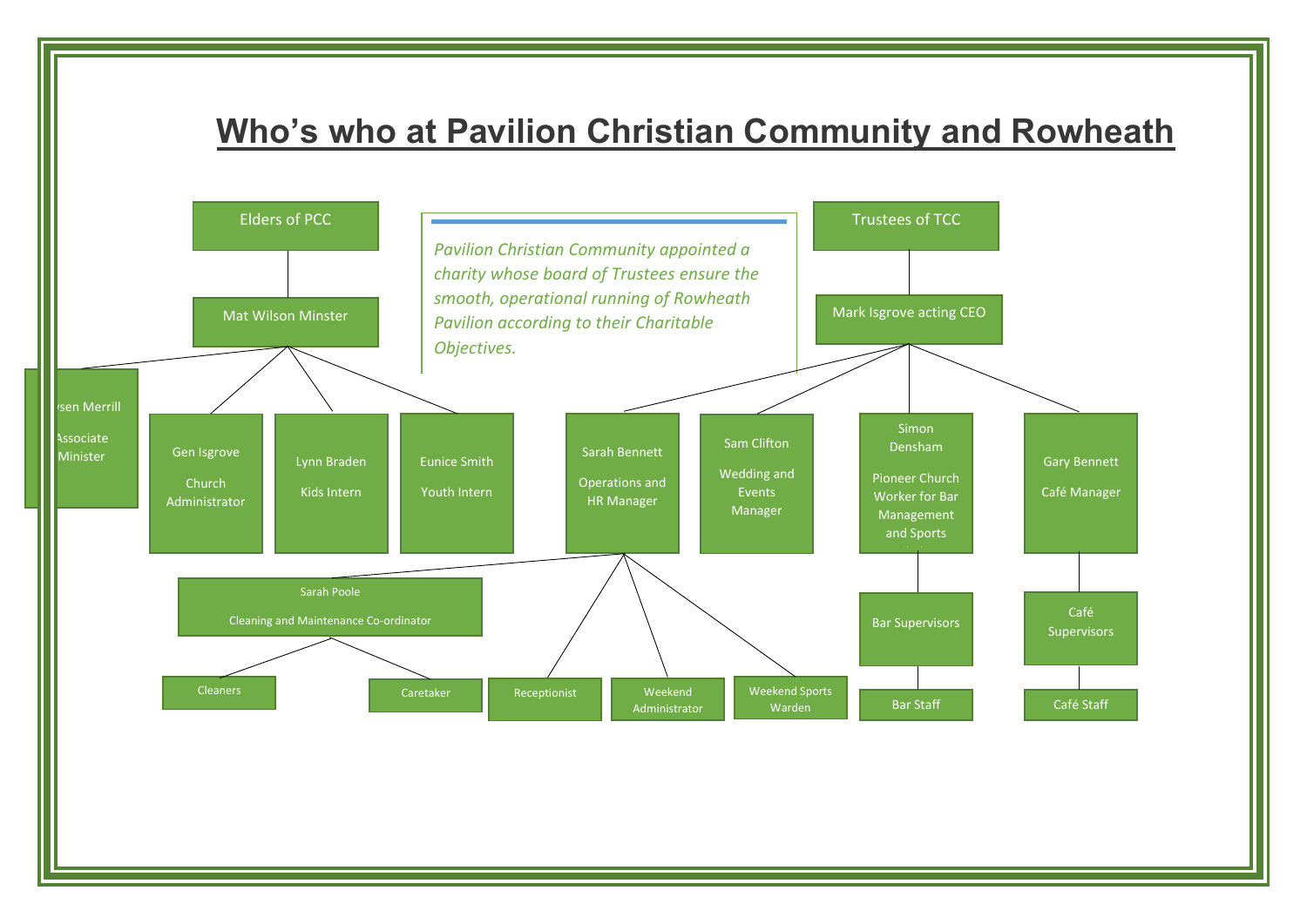#### **Our Core Values**

Community – we fulfil this by getting the community involved in bigger world issues by using Fairtrade, being fair with each other, welcoming everyone, providing activities for the community, going beyond the call of duty.

Service – we fulfil this by being well presented, creating a warm and welcoming environment and atmosphere and treating everybody equally.

Respect – we do this by making sure the building is used appropriately, treating everyone equally, using excellent manners and smiling.

Integrity – we do this by showing good work ethic, being flexible with people and keeping in mind all other values.

Compassion – we do this by giving to the needy, getting involved in world issues, equality, showing compassion for other members of staff and volunteers and putting service over profit.

Trust – we trust in each other every day, trusting that everyone is doing their part to fulfil the charitable objectives.

Justice – we do this by sharing the workload, treating others the way we would want to be treated and treating everyone fairly. We also do this by using Fairtrade products in the café and recycling everywhere in the building.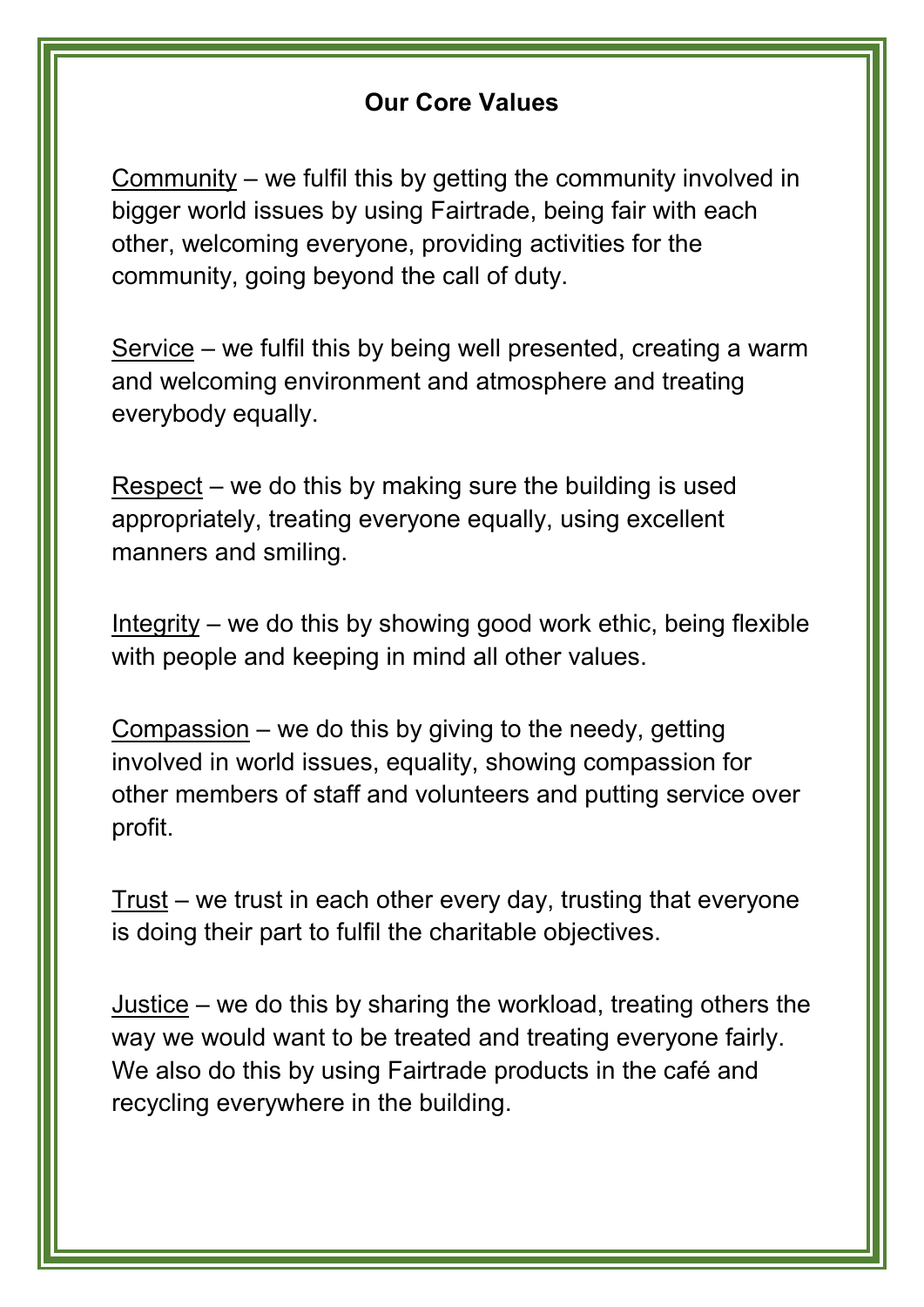#### **Health and Safety Policy Statement**

Health, safety and welfare at work are matters of vital importance to us.

We shall:

- Carry out suitable and sufficient assessments of the risks to the health and safety of employees to which they are exposed at work, and to persons not in our employment in so far as they may be affected by the work activities.
- Initiate and operate healthy and safe working practices by planning, organising, controlling, monitoring and periodically reviewing, working areas, processes and practices in order to improve standards of health, safety and welfare.
- Train employees to work efficiently and safely with an understanding both nature of known hazards and the reasons for preventive and protective measures.
- Investigate any accidents, incidents, dangerous occurrences and near misses and decide what measures should be implemented to mitigate their effects.
- Provide adequate arrangements for communication and consultation between management, employees and volunteers on health and safety matters; and
- Provide the resources necessary to implement this policy.

Not all responsibility for health and safety rests with management. Each stakeholder has a duty to co-operate with their in carrying out the statutory duties and must:

- Take reasonable care for the health and safety of themselves and other persons who may be affected by their acts or omissions.
- Not intentionally or recklessly interfere with or misuse anything provided in the interests of health, safety or welfare; and
- Report immediately any injury or ill health episode sustained at work and any practice or situation regarded as unsafe.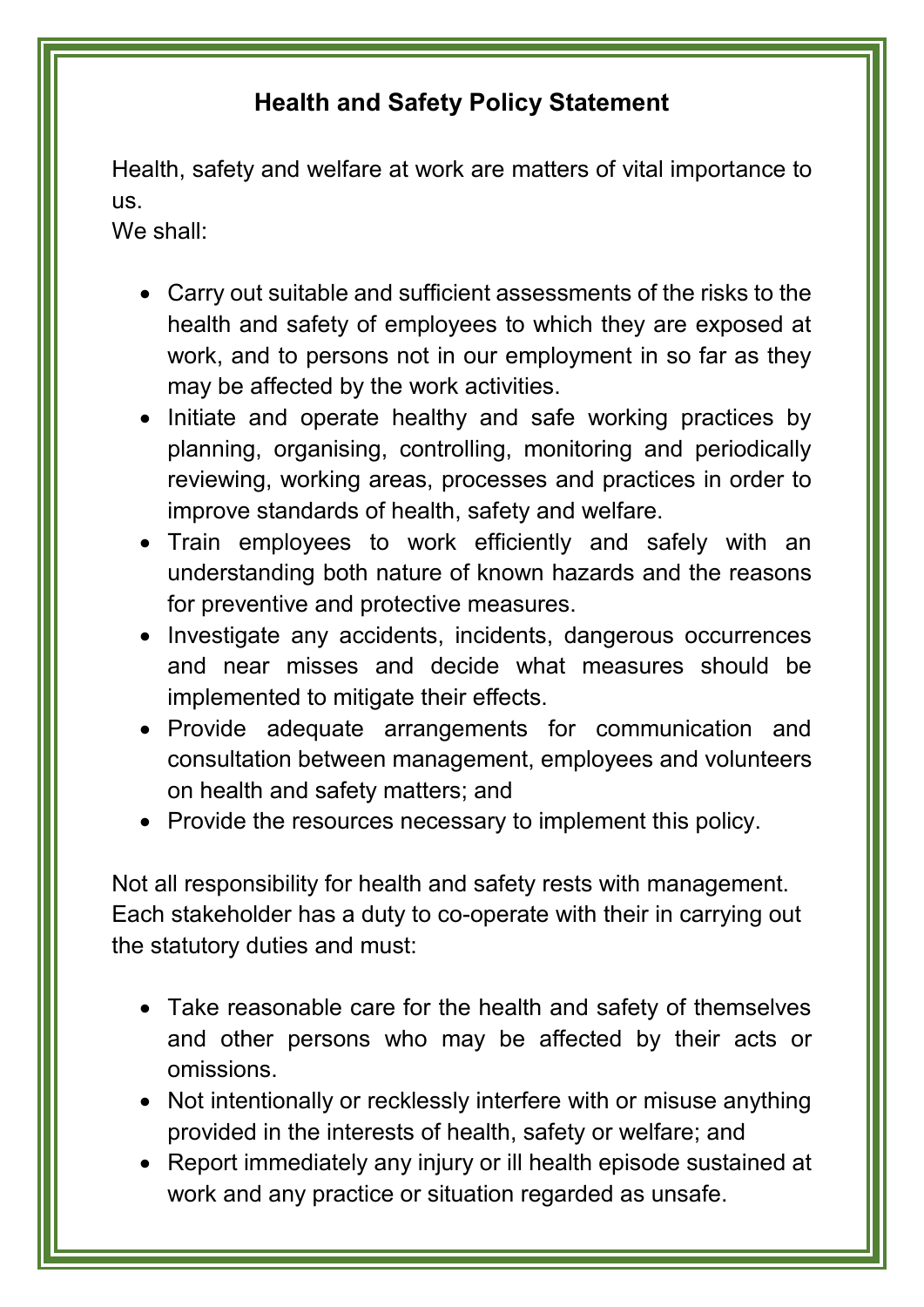

#### **Health and Safety Induction Checklist**

| Subject                                                                                                                                                                                                                                                                                                                                                           | <b>Discussion Points</b>                                                                                                                 |
|-------------------------------------------------------------------------------------------------------------------------------------------------------------------------------------------------------------------------------------------------------------------------------------------------------------------------------------------------------------------|------------------------------------------------------------------------------------------------------------------------------------------|
| Accident                                                                                                                                                                                                                                                                                                                                                          | You must report all accidents and near misses, no matter how minor. The                                                                  |
| reporting                                                                                                                                                                                                                                                                                                                                                         | accident book is located in the main office downstairs.                                                                                  |
| Alcohol                                                                                                                                                                                                                                                                                                                                                           | Stakeholders must not carry out duties at Rowheath Pavilion whilst under the                                                             |
|                                                                                                                                                                                                                                                                                                                                                                   | influence of alcohol.                                                                                                                    |
| Communication                                                                                                                                                                                                                                                                                                                                                     | Identify the Health and Safety at Law Poster showing contact telephone                                                                   |
| of Health and                                                                                                                                                                                                                                                                                                                                                     | numbers of HSE. Any H&S concerns or safety defects should be raised                                                                      |
| Safety                                                                                                                                                                                                                                                                                                                                                            | immediately with Rowheath Pavilion staff.                                                                                                |
| <b>COSHH</b>                                                                                                                                                                                                                                                                                                                                                      | Explain what COSHH symbols looks like and instruct personnel not to use any                                                              |
|                                                                                                                                                                                                                                                                                                                                                                   | substance with a COSHH symbol on it unless they have read the instructions on                                                            |
|                                                                                                                                                                                                                                                                                                                                                                   | the container, or the safety data sheet. All safety information to be followed,                                                          |
|                                                                                                                                                                                                                                                                                                                                                                   | especially the use of Personal Protective Equipment. If they cannot follow the                                                           |
| $\bigotimes$<br>◈<br>$\Diamond$                                                                                                                                                                                                                                                                                                                                   | safety instructions, do not use the substance. Ask about Asthma or known                                                                 |
| $\Diamond$<br>$\begin{picture}(120,15) \put(0,0){\line(1,0){15}} \put(15,0){\line(1,0){15}} \put(15,0){\line(1,0){15}} \put(15,0){\line(1,0){15}} \put(15,0){\line(1,0){15}} \put(15,0){\line(1,0){15}} \put(15,0){\line(1,0){15}} \put(15,0){\line(1,0){15}} \put(15,0){\line(1,0){15}} \put(15,0){\line(1,0){15}} \put(15,0){\line(1,0){15}} \put(15,0){\line($ | Allergies. Explain mandatory health surveillance if appropriate.                                                                         |
| $\diamond$                                                                                                                                                                                                                                                                                                                                                        |                                                                                                                                          |
| ♦<br>♦<br>itar - Lindvirum<br>Nos featu talent<br>No linh ritiri t                                                                                                                                                                                                                                                                                                |                                                                                                                                          |
| <b>Display Screen</b>                                                                                                                                                                                                                                                                                                                                             | Anyone who is to be a VDU user should be issued with a self-assessment                                                                   |
| Equipment                                                                                                                                                                                                                                                                                                                                                         | checklist and be instructed to return it to the main office within one week. The                                                         |
| (VDU's)                                                                                                                                                                                                                                                                                                                                                           | Manager is to review it for problems, address what they can and refer                                                                    |
|                                                                                                                                                                                                                                                                                                                                                                   | outstanding issues.                                                                                                                      |
| Electricity at                                                                                                                                                                                                                                                                                                                                                    | No one is to carry out any electrical work unless they have been deemed to be                                                            |
| <b>Work</b>                                                                                                                                                                                                                                                                                                                                                       | "competent" by the company. Visually check the plug, lead and casing of                                                                  |
|                                                                                                                                                                                                                                                                                                                                                                   | equipment before use. Report defective equipment.                                                                                        |
| <b>First Aid</b>                                                                                                                                                                                                                                                                                                                                                  | Identify trained First Aiders and the location of First Aid equipment. Has the                                                           |
|                                                                                                                                                                                                                                                                                                                                                                   | Volunteer notified Management / First Aider of any existing medical problems?                                                            |
|                                                                                                                                                                                                                                                                                                                                                                   | E.g. Diabetes, Asthma, Epilepsy, Back injury Etc.                                                                                        |
| Fire                                                                                                                                                                                                                                                                                                                                                              | Introduce to Fire Stewards and explain the action in the event of Fire (including                                                        |
|                                                                                                                                                                                                                                                                                                                                                                   | alarm and location of assembly point.) Instruct to leave the building immediately                                                        |
|                                                                                                                                                                                                                                                                                                                                                                   | and proceed to assembly point in the car park. Stakeholders are not to risk their                                                        |
|                                                                                                                                                                                                                                                                                                                                                                   | lives fighting fires.                                                                                                                    |
| Work at Height                                                                                                                                                                                                                                                                                                                                                    | No one is to work at height unless they use proprietary access equipment, e.g.                                                           |
|                                                                                                                                                                                                                                                                                                                                                                   | Library type steps, stepladders etc. Work from ladders is only permissible if the                                                        |
|                                                                                                                                                                                                                                                                                                                                                                   | work is of short duration and the fall height is judged not likely to result in                                                          |
|                                                                                                                                                                                                                                                                                                                                                                   | significant injury. No one is to work from a stepladder if their thigh is higher than                                                    |
|                                                                                                                                                                                                                                                                                                                                                                   | the level of the top step. All work at height is subject to approval by the site                                                         |
|                                                                                                                                                                                                                                                                                                                                                                   | manager.                                                                                                                                 |
| Horseplay                                                                                                                                                                                                                                                                                                                                                         | Horseplay, Bullying and Induction ceremonies are strictly prohibited and will be                                                         |
|                                                                                                                                                                                                                                                                                                                                                                   | dealt with as serious breaches of company policy. Anyone who feels intimidated                                                           |
| Housekeeping                                                                                                                                                                                                                                                                                                                                                      | or bullied is to report to senior management immediately.<br>Individuals are to be made aware that they are entirely responsible for the |
|                                                                                                                                                                                                                                                                                                                                                                   | housekeeping in their own work area. Only the highest standards are to be                                                                |
|                                                                                                                                                                                                                                                                                                                                                                   | accepted. Clean up all spills as they occur.                                                                                             |
| Manual                                                                                                                                                                                                                                                                                                                                                            | No one is to lift, lower, push or pull any load that they feel is beyond their                                                           |
| Handling                                                                                                                                                                                                                                                                                                                                                          | personal capability. They are to seek assistance from colleagues and make use                                                            |
|                                                                                                                                                                                                                                                                                                                                                                   | of mechanical handling equipment, e.g. trolleys.                                                                                         |
| Personal                                                                                                                                                                                                                                                                                                                                                          | Identify and issue PPE that is necessary to carry out the job safely. Explain                                                            |
| Protective                                                                                                                                                                                                                                                                                                                                                        | maintenance and replacement procedure. Remind volunteers that use of PPE is                                                              |
| Equipment                                                                                                                                                                                                                                                                                                                                                         | mandatory.                                                                                                                               |
|                                                                                                                                                                                                                                                                                                                                                                   |                                                                                                                                          |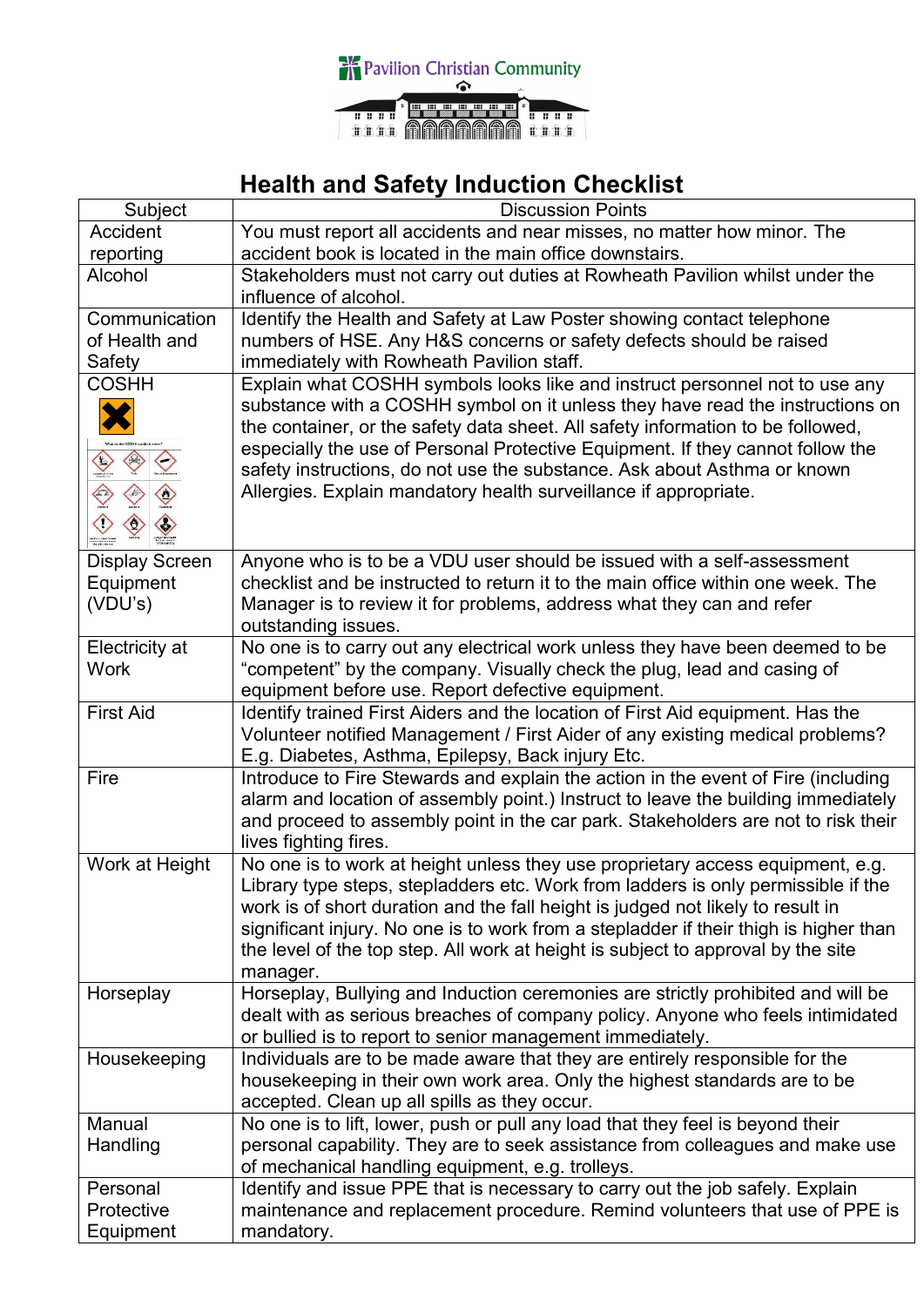**The Pavilion Christian Community** 

|                                                             | <b>1801 1801 1801 1801 1801 180</b><br>188 188                                                                        |  |
|-------------------------------------------------------------|-----------------------------------------------------------------------------------------------------------------------|--|
| $\overline{u}$ $\overline{u}$ $\overline{u}$ $\overline{u}$ | <b>A SHOW HORSE ROOM DOWN ROOM IS AND A SHOW IS A SHOP OF THE UPPER TO A SHOP OF THE UPPER TO A SHOP OF THE UPPER</b> |  |
|                                                             | <b>1111 AAAAAAA</b> 1111                                                                                              |  |
|                                                             |                                                                                                                       |  |
| e attempt to recycle a wide range of waste items. Ex        |                                                                                                                       |  |

| Recycling   | We attempt to recycle a wide range of waste items. Explain to the individual                    |
|-------------|-------------------------------------------------------------------------------------------------|
|             | where the recycling and waste containers are for their work area.                               |
| <b>Risk</b> | Explain why we carry out risk assessments and take them through individual risk                 |
| Assessments | assessments and safe working procedures pertinent to their job.                                 |
| Smoking     | Smoking is only permitted outside on the ground floor and far away from the<br>building.        |
| Training    | Identify any specific H&S training needs, e.g. first aid, fire marshal, manual<br>handling etc. |

#### **Rowheath Pavilion Evacuation Exits and Assembly Points**

#### **Conference Room**

#### **Assembly Point – Car Park**

#### **Exits**

#### **Route 1**

- $\bullet$  Exit through the door by the cupboards.
- Ahead down the corridor and out the door.
- Down the short flight of stairs.
- $\bullet$  Go out the 1<sup>st</sup> door on the right and onto the stairwell.
- Follow the stairs at the bottom turn right.
- $\bullet$  Exit through the double doors by the bar.
- Turn left and follow the public foot path to the car park

#### **Route 2**

- Exit through the door, leading into ForMission offices.
- Follow the stairs.
- $\bullet$  Exit through the door opposite.
- Follow the stairs and exit through the door.
- Turn left and follow path to the car park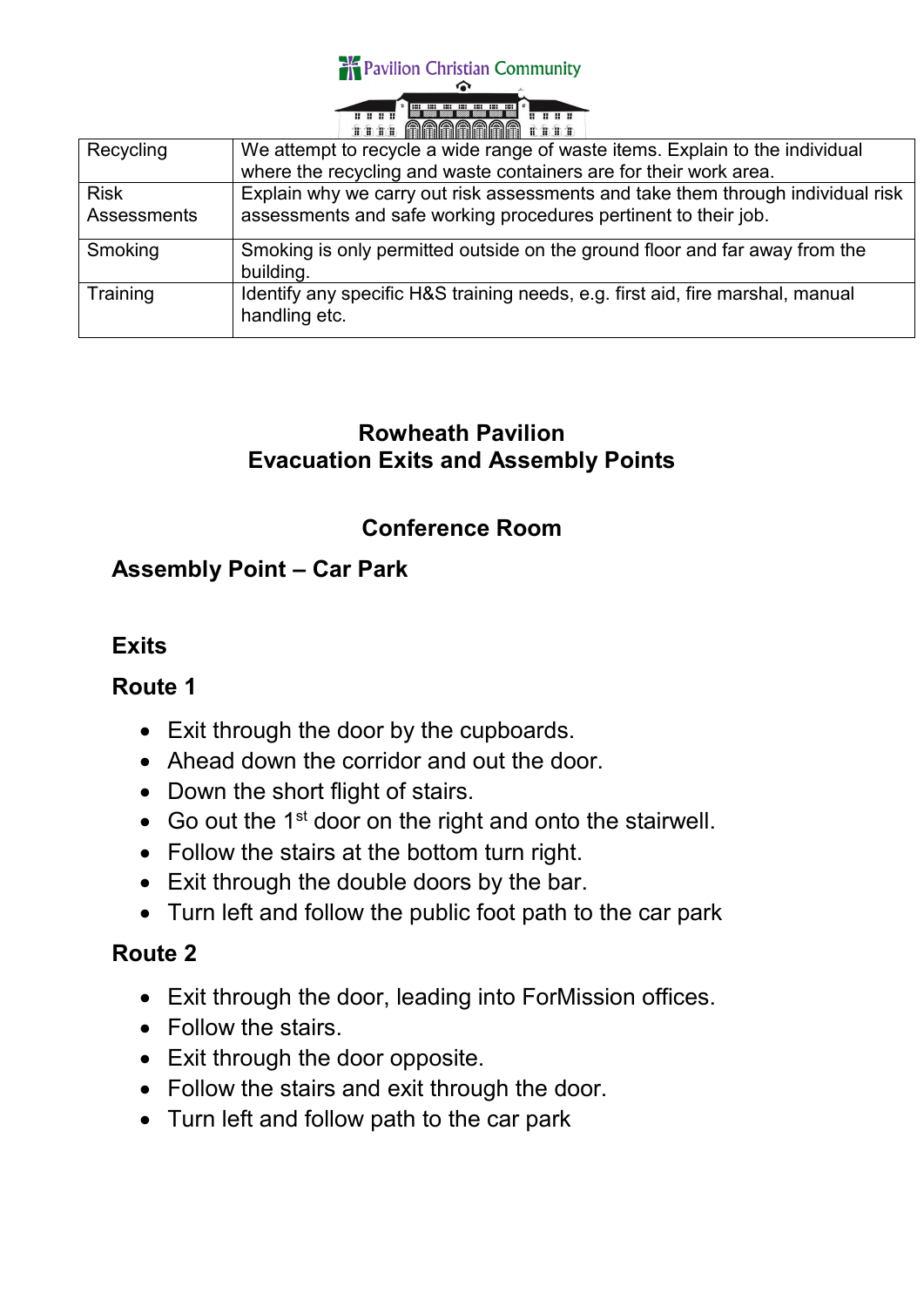

#### **Code of Conduct**

#### **Communicating with the community**

Rowheath Pavilion aims to provide the best possible service and the most welcoming atmosphere to meet the needs of the community. As someone who runs a community group here you are relied upon to assist us with delivering this aim. Therefore, you are expected to:

- Be polite to members of the public always.
- Maintain exceptionally high standards when serving.
- Ensure that the information you provide to the community is accurate
- Respect information that is given to you in confidence.
- Avoid doing anything that will make the community doubt your motives or your integrity or would bring Rowheath Pavilion into disrepute.
- Make sure you are attentive to members of the community.
- Obtain DBS clearance if working with children or vulnerable adults and provide a copy to the office.

#### **Personal Standards**

Your personal standard of general behavior must be high in dealing with members of the community. This would be compromised if you:

- Threaten, fight or assault anyone, persist in verbal or non-verbal behavior which would intimidate or offend anyone.
- Steal, take without authority or deliberately damage things that belong to Rowheath Pavilion or another individual.
- Speak to the community in a manner that would not be deemed acceptable by the management team.

#### **Drugs and alcohol**

Community groups must not:

- Conduct activity whilst under the influence of drugs or alcohol.
- Be in possession of, consume, or supply any controlled drug (other than appropriately prescribed medication) at Rowheath Pavilion
- Present an unprofessional image of Rowheath Pavilion or Trinity Christian Centre and/or perform duties to an unsatisfactory standard due to drinking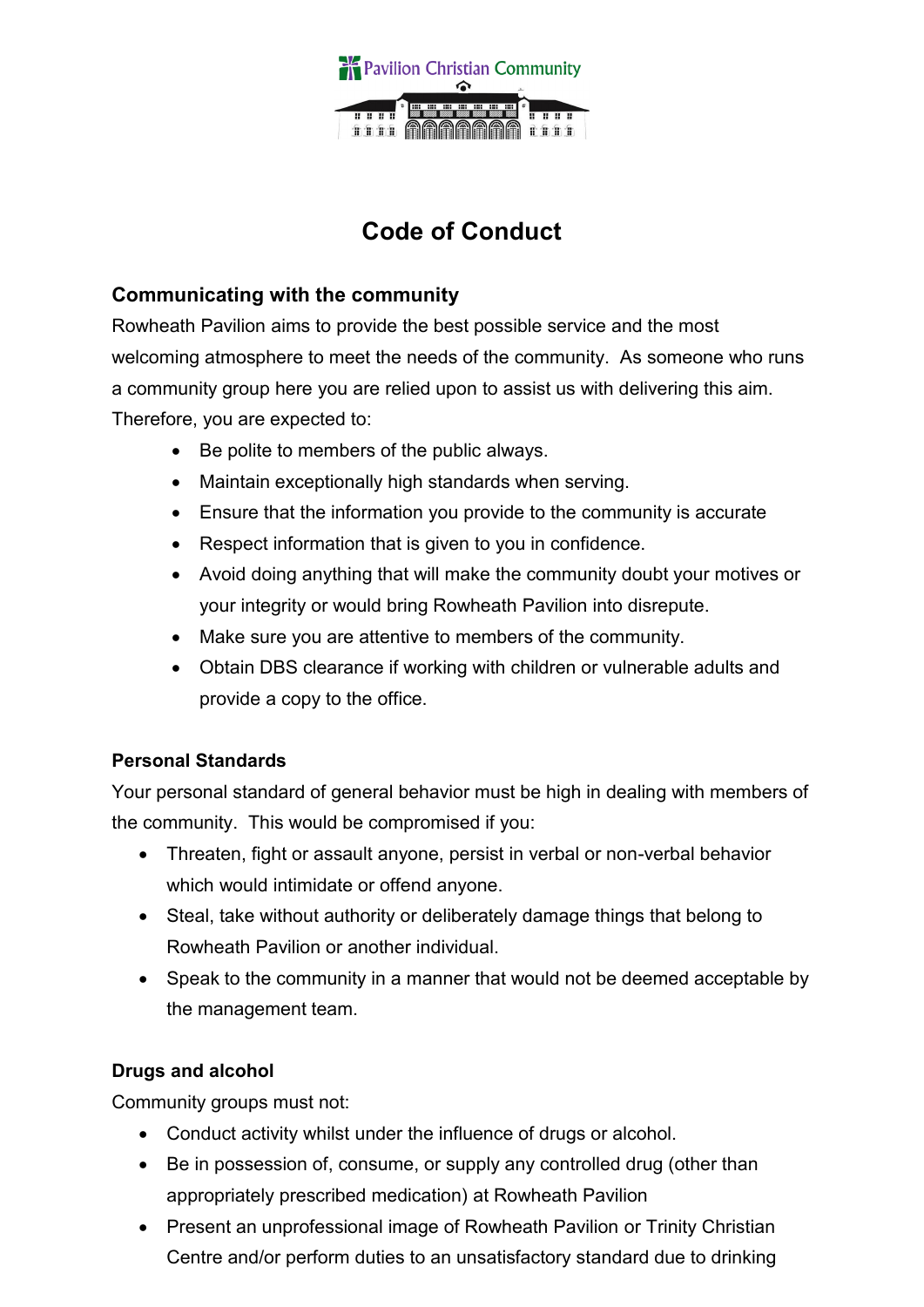

alcohol during your time on the premises whilst running the group or outside of scheduled activity.

Failure to adhere to the above will result in the permanent cancellation of your booking.

#### **Declaration of Confidentiality**

During your time at Rowheath Pavilion you may come across confidential information. This may include information relating to:

- the business or prospective business of Trinity Christian Centre and its customers;
- the finances, strategies and business methods of the Trinity Christian Centre and its customers;
- Trinity Christian Centre customer database;
- the pricing structure used by Trinity Christian Centre, or proposed pricing structures;
- the charging or invoicing arrangements adopted by Trinity Christian Centre, or proposed to be adopted;
- marketing tactics and initiatives used by Trinity Christian Centre, or proposed to be used by the Employer;
- list of suppliers and the arrangements that Trinity Christian Centre has with its suppliers;
- personal information about customers, suppliers or employees of Trinity Christian Centre.

The above is not a complete list and you may have access to other types of information which Trinity Christian Centre also regards as being confidential. The information is extremely valuable to Trinity Christian Centre and disclosure of it outside of the charity is likely to cause serious harm. You must therefore not disclose any information of a confidential nature to any other party, whether to benefit yourself or otherwise, and you must endeavor to prevent anybody else from disclosing such information. These obligations apply both during your time at Rowheath Pavilion and after you have left Rowheath Pavilion. This restriction will not affect your ability to disclose information for which we have given you consent to disclose, information which you are required to disclose by law, or information which has been placed into the public domain by Trinity Christian Centre.

Any breach of this clause will be taken very seriously by Trinity Christian Centre.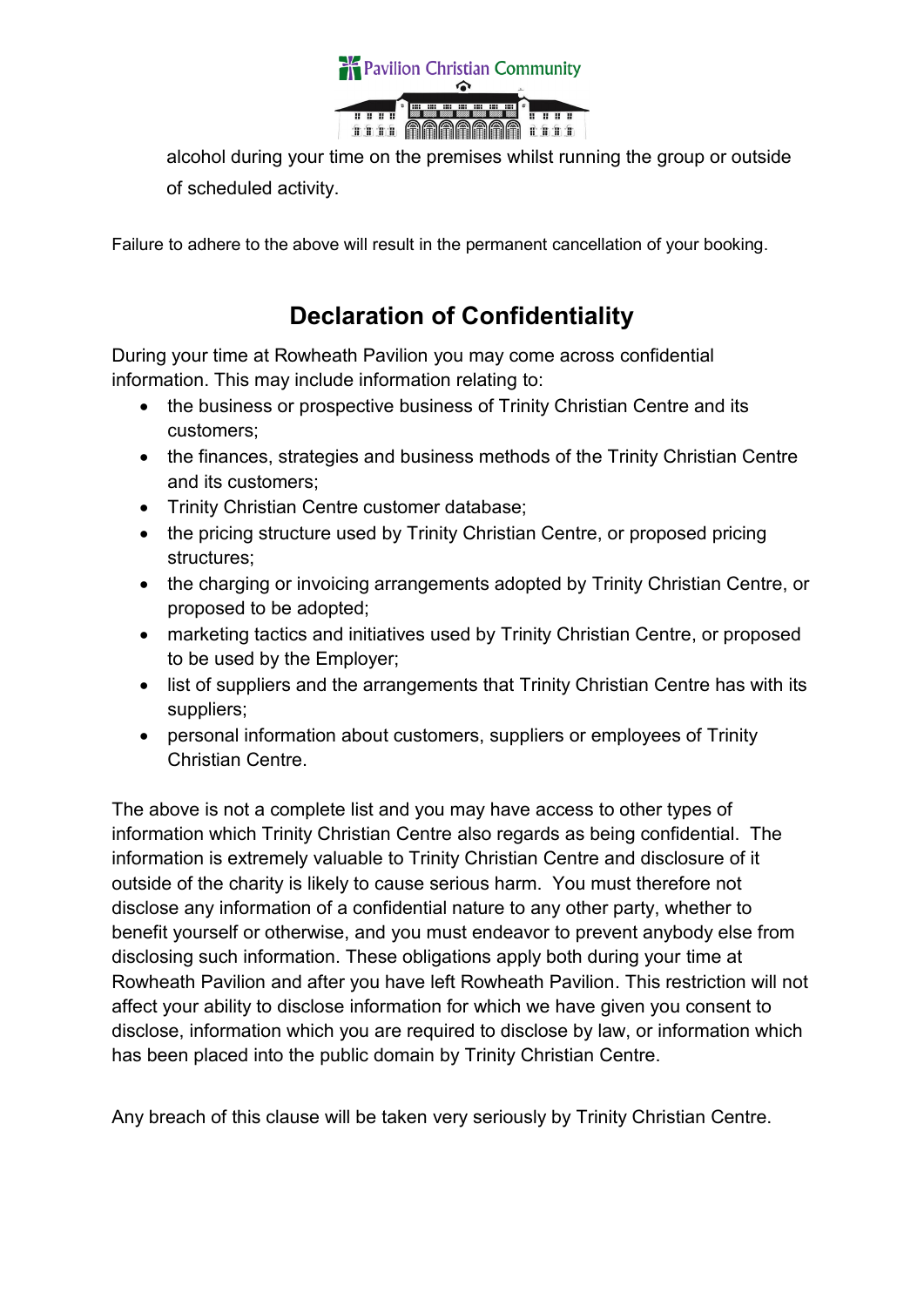

This policy is intended to help Trinity Christian Centre stakeholders make appropriate decisions about the use of social media such as blogs, wikis, social networking websites, podcasts, forums, message boards, or comments on webarticles, such as Twitter, Facebook, LinkedIn, Snapchat, Pinterest, WhatsApp, Instagram, Hinge, Secret, Vine, Tumbler, TapTalk, Messenger, OkCupid this is not an exhaustive list.

All stakeholders are expected to comply with this policy at all times to protect the privacy, confidentiality, and interests of our company and our services, employees, partners, customers, and competitors. All stakeholders are responsible for their own compliance with this policy and for ensuring that it is consistently applied. All stakeholders should ensure that they take the time to read and understand it. Questions regarding the content or application of this policy should be directed to the Operations and HR Manager. Any breach of this policy should be reported to the Operations and HR Manager. Breach of this policy may be dealt with under our Disciplinary Procedure and, in serious cases, may be treated as gross misconduct leading to summary dismissal or cancellation of your hire agreement.

Only the site administrators are permitted to post material on a social media website in our name and on our behalf. Any breach of this restriction will amount to gross misconduct.

We recognise the importance of the internet in shaping public thinking about our company and our services, employees, partners, trustees and customers. We also recognise the importance of our stakeholders joining in and helping shape conversation about the provision offered locally by Rowheath Pavilion and direction through interaction in social media.

You are therefore permitted to interact on approved social media websites about developments at Rowheath Pavilion. If you are in any doubt as to what you can and cannot say using social media, then please contact your Line Manager or Operations and HR Manager.

Before using social media, you must:

(a) have read and understood this policy; and

(b) have sought and gained prior written approval to do so from the Operations and HR Manager.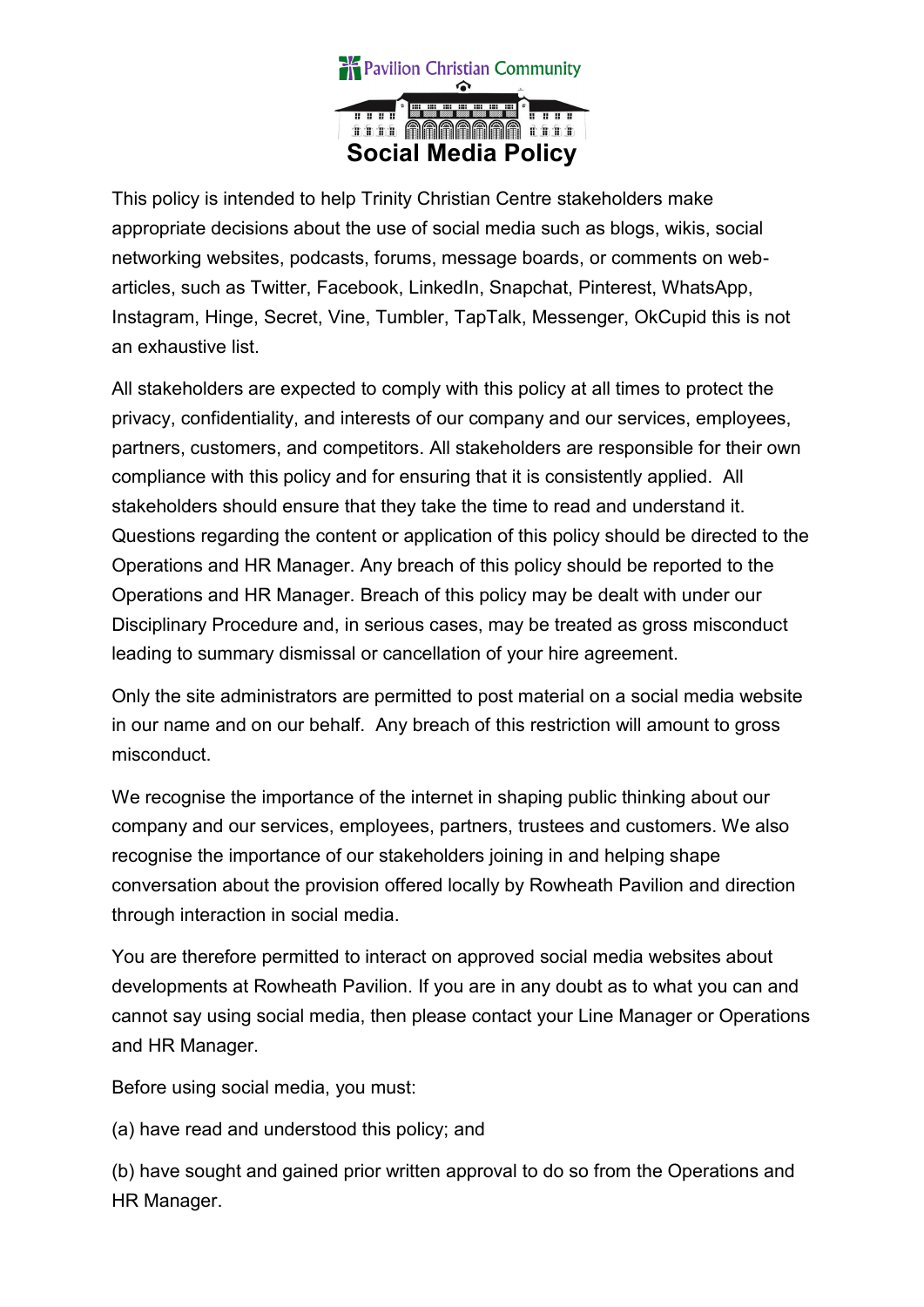

Whenever you are permitted to use social media in accordance with this policy, you must adhere to the following general rules.

Do not upload, post, forward or post a link to any abusive, obscene, discriminatory, harassing, derogatory or defamatory content.

Any member of staff and volunteer who feels that they have been harassed or bullied, or are offended by material posted or uploaded by a colleague onto a social media website should inform the Operations and HR Manager.

Never disclose commercially sensitive, anti-competitive, private or confidential information. If you are unsure whether the information you wish to share falls within one of these categories, you should discuss this with the Operations and HR Manager.

When making use of any social media platform, you must read and comply with its terms of use.

You are personally responsible for content you publish into social media tools – be aware that what you publish will be public for many years.

Don't escalate heated discussions, try to be conciliatory, respectful and quote facts to lower the temperature and correct misrepresentations. Never contribute to a discussion if you are angry or upset, return to it later when you can contribute in a calm and rational manner.

If you feel even slightly uneasy about something you are about to publish, then you shouldn't do it.

Don't discuss colleagues, competitors, trustees, the Christian or wider community, customers or suppliers without their prior approval.

Avoid publishing your contact details where they can be accessed and used widely by people you did not intend to see them, and never publish anyone else's contact details.

Before your first contribution on any social media site, observe the activity on the site for a while before launching in yourself to get a feel for the style of contributions, the nature of the content and any 'unwritten' rules that other contributors might follow.

Activity on social media websites during office hours should complement and/or support your role and should be used in moderation.

If you notice any content posted on social media about us (whether complementary or critical) please report it to the Operations and HR Manager.